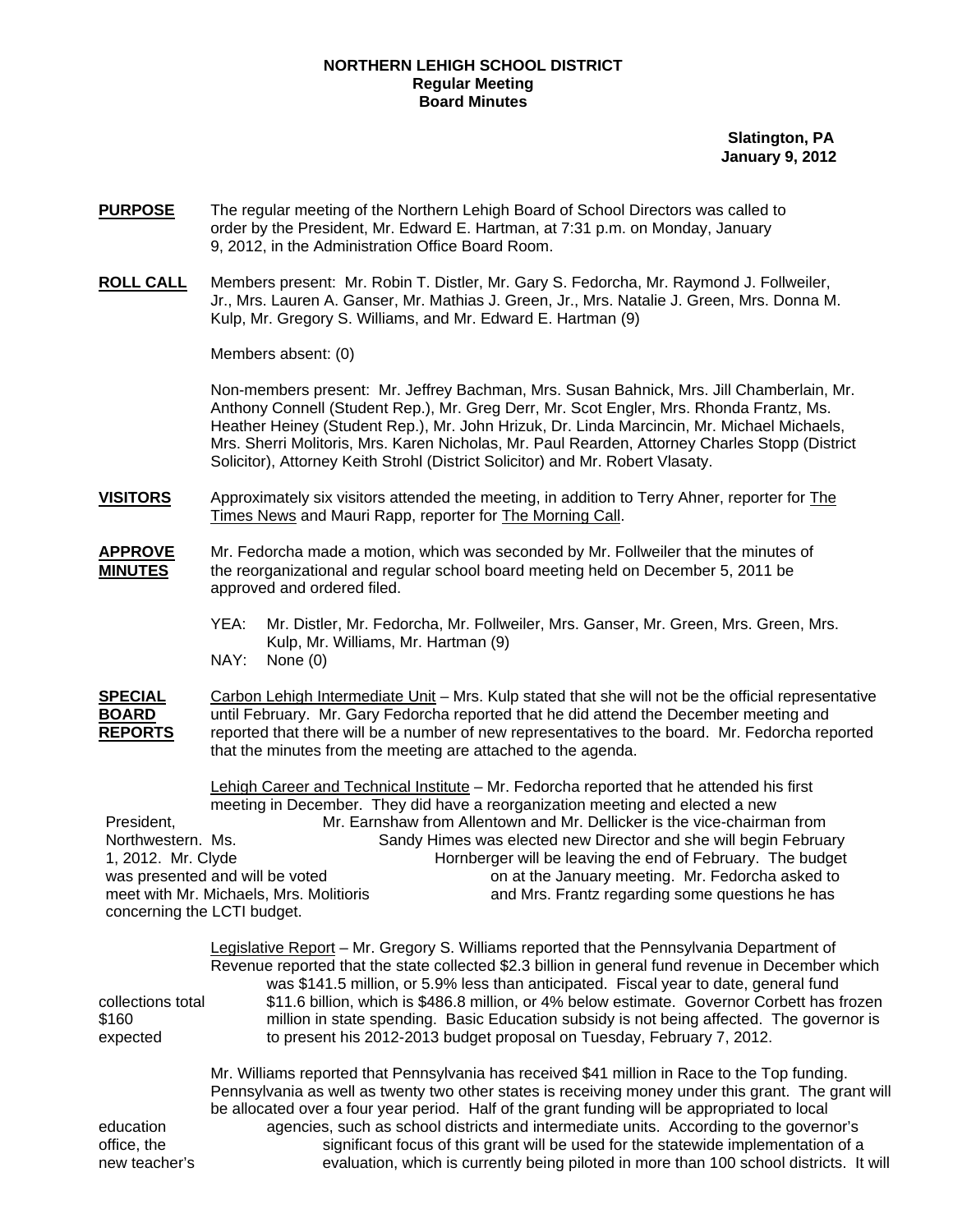| also provide the<br>to further                                                                                 | means to develop a new principal evaluation. In addition, funding will also be used<br>Pennsylvania's Standards Aligned System.                                                                                                                                                                                                                                                                                                                                                                                                                                                                       |
|----------------------------------------------------------------------------------------------------------------|-------------------------------------------------------------------------------------------------------------------------------------------------------------------------------------------------------------------------------------------------------------------------------------------------------------------------------------------------------------------------------------------------------------------------------------------------------------------------------------------------------------------------------------------------------------------------------------------------------|
| <b>SPECIAL</b><br><b>BOARD</b>                                                                                 | Lehigh Carbon Community College - Mr. Green reported that the budget continues to be<br>reworked and Northern Lehigh's share should decrease because we are sending fewer students.                                                                                                                                                                                                                                                                                                                                                                                                                   |
| <b>REPORTS</b><br>(cont.)                                                                                      | <b>Committee Reports and/or Meetings</b>                                                                                                                                                                                                                                                                                                                                                                                                                                                                                                                                                              |
|                                                                                                                | Minutes of the Education/Policy committee meeting held on January 3, 2012 were distributed.                                                                                                                                                                                                                                                                                                                                                                                                                                                                                                           |
|                                                                                                                | Minutes of the Technology/Buildings and Grounds committee meeting held on January 4, 2012<br>were distributed.                                                                                                                                                                                                                                                                                                                                                                                                                                                                                        |
|                                                                                                                | Minutes of the Finance committee meeting held on January 4, 2012 were distributed.                                                                                                                                                                                                                                                                                                                                                                                                                                                                                                                    |
|                                                                                                                | <b>Student Representatives to the Board Report</b>                                                                                                                                                                                                                                                                                                                                                                                                                                                                                                                                                    |
|                                                                                                                | Ms. Heather Heiney and Mr. Anthony Connell distributed their written student representative<br>report and verbally reported on its contents.                                                                                                                                                                                                                                                                                                                                                                                                                                                          |
| a                                                                                                              | Federal Programs - Mrs. Karen A. Nicholas reported that Northern Lehigh School District received<br>letter from the deputy secretary for Elementary and Secondary Education, congratulating the<br>Northern Lehigh School District on making AYP for 2011. Mrs. Nicholas thanked the entire district<br>for their hard work in obtaining this achievement.                                                                                                                                                                                                                                            |
|                                                                                                                | Mrs. Nicholas announced that the Education/Policy Committee will be meeting on Wednesday,<br>March 7, 2012 and the Technology/Buildings & Grounds and Finance Committees will meet on<br>Monday March 5, 2012.                                                                                                                                                                                                                                                                                                                                                                                        |
|                                                                                                                | Mrs. Nicholas reported that CPR training, SAS portal, Common Core Standards, Interactive White<br>Boards and data analysis are all topics of professional development being offered on the in-service<br>days on January 16, and 20, 2012.                                                                                                                                                                                                                                                                                                                                                            |
|                                                                                                                | <b>Business Manager's Report</b>                                                                                                                                                                                                                                                                                                                                                                                                                                                                                                                                                                      |
|                                                                                                                | Mrs. Molitoris reported that she spoke with Medford Township School District in New Jersey who<br>had signed on with Advantage 3 in June, 2011 at a negotiated fee of \$30,000. They negotiated a<br>percentage of their fee up front until the deck plans were received and then paid the remainder of<br>the fee. They have a guarantee in their agreement which guarantees at least \$30,000 in                                                                                                                                                                                                    |
| funding<br>agreement if they do<br>fee. Since signing<br>with the district and<br>Molitoris<br>do a<br>fee for | would be received the first year.<br>This means that the board can get out of the<br>not produce the \$30,000 in the first year, but not be refunded any of the \$30,000<br>with Advantage 3, they had one sporting good company interested in advertising<br>they were hoping to get a commitment from them by the end of December. Mrs.<br>announced that the representative from Advantage 3, Roman Oben, has agreed to<br>presentation to the entire board at the February 13, 2012 meeting. The contracted<br>Advantage 3 to market the entire school district would be \$10,000. The amount for |
| marketing just<br>representative to send<br>School and                                                         | the High School and Middle School would be less. Mrs. Molitoris asked the<br>two contracts, one marketing the entire district and one marketing just the High<br>Middle School. When they are received, they will be forwarded to Board members.                                                                                                                                                                                                                                                                                                                                                      |
|                                                                                                                | Mrs. Frantz reported that they met with Bill Gorman last week and a copy of the single audit report                                                                                                                                                                                                                                                                                                                                                                                                                                                                                                   |
| is                                                                                                             | at your seat. There are three types of deficiencies; material weakness, which is the most serious,<br>significant deficiency, and control deficiency, which is the least serious. We had one<br>control deficiencies. Corrective estien has already heap taken. The significant                                                                                                                                                                                                                                                                                                                       |

be addressed at the Administrative Team Meeting as well.

significant and two control deficiencies. Corrective action has already been taken. The significant deficiency will be corrected with approval of the agenda item under Financial, letter E. The two control deficiencies involved making sure that game tickets match the revenue at sporting events, and that all buildings are reconciling their bank statements monthly. Mrs. Frantz asked that the board review the audit report because accepting the findings will be on next month's board agenda. If you have any any prestions, please attend the Finance Committee meeting or contact the Business Office or Mr.<br>Michaels. Mr. Michaels stated that these deficiencie Michaels. Mr. Michaels stated that these deficiencies will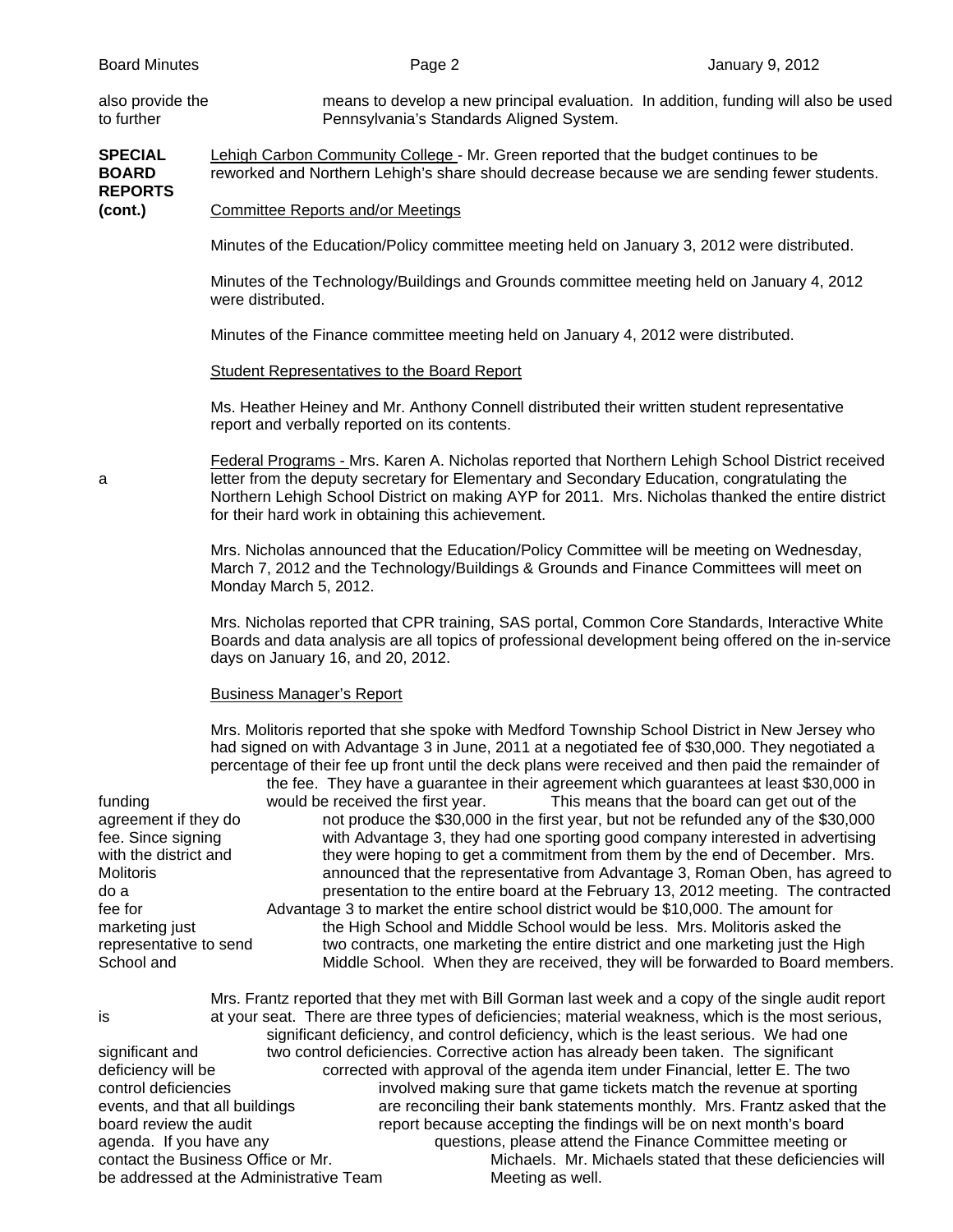Mrs. Frantz reported that with Governor Corbett's budget cuts, we are no longer receiving reimbursement for charter schools. Currently, we have 38 students attending 10 different

charter

**SPECIAL** schools. The anticipated cost for these students is approximately \$465,000. Basic education **BOARD** funding for these students is \$137,000 which, with no other reimbursement, leaves a shortfall of **REPORTS** \$327,000. **(cont.)** 

> Mr. Green asked if the significant deficiency on the audit report was the same deficiency as the year before. Mrs. Molitoris reported that it is the same and it was never corrected last year, but by approving the item on the agenda tonight, this will be corrected.

#### Superintendent's Report

Mr. Michaels reported that superintendents in Carbon and Lehigh County have been looking at ways to offset the lack of Charter School reimbursement. Mr. Michaels stated that they are currently investigating forming our own charter school in collaboration with Carbon-Lehigh Intermediate unit which would be based off of the model currently being used at the Capital Area Intermediate Unit. This program can also assist expelled students, students on homebound, and course recovery, which in turn, increases our graduation rates. Mrs. Nicholas and some of the high school staff, along with Mr. Hrizuk, will be meeting this Friday with the IU to hear a presentation. More information will be available after the next Education/Policy committee meeting.

 Mr. Michaels announced that this month is School Board Recognition month. Our Board of Education, elected by the citizens, does an outstanding job. They volunteer their time and efforts to ensure the best education for our students. Mr. Michaels expressed what a pleasure it is to come to work everyday and being involved with our Board of Education who are open to suggestions and who are not afraid to express their ideas and opinions. Mr. Michaels stated that he is very honored to work with this Board at Northern Lehigh. Mr. Michaels stated that he had a meeting with the leaders of the teacher's association today, and they also expressed what a pleasure it is to work with this Board of Education and that their actions<br>do not go unnoticed. On behalf of the students, teachers, support staff and administration behalf of the students, teachers, support staff and administration, Mr. Michaels thanked the Board of Education for volunteering their time.

 Mr. Michaels acknowledged the teachers in attendance and that their hard work and efforts do not go unnoticed. Mr. Michaels stated that he gets more positive than negative calls on the things occurring at Northern Lehigh.

> Ethics forms have been distributed and Board members, as well as administration, should complete them in a timely manner.

 Mr. Michaels announced that on the agenda this evening is Policy #237 and #815. Mr. Michaels reminded everyone that this is a first reading. This does not guarantee a second reading next month. We have to make sure that we are comfortable with this policy and know the consequences and unattended consequences of the policy.

 Mr. Michaels reported that he was directed by Mr. Hartman to look into the Bulldog Stadium surface. Mr. Michaels expressed his concern about the playing surface. Various referees who officiate our sporting events have complained to Mr. Geist about the poor condition of our field. A few letters from officials are at the Board seats. Mr. Michaels noted that safety is the number one concern in this regards for athletes, referees and band members. Secondly, Mr. Michaels would **interely like the stadium to be a community field to be used by football, field hockey,** boy's and girl's soccer, as well as the NLYA community. There have been times the current field could not be used by the marching band because of its poor condition and last year graduation could not be held in the stadium because the field was too soggy. Mr. Michaels met with Mrs. Raber from NL Community Center to brainstorm ways to use the stadium. The field hockey and soccer coaches have expressed interest in using the stadium over the summer to run their own leagues so they would not have to travel to Iron Lakes. In addition, students at recess and gym classes could also use the field. Currently, the field has drainage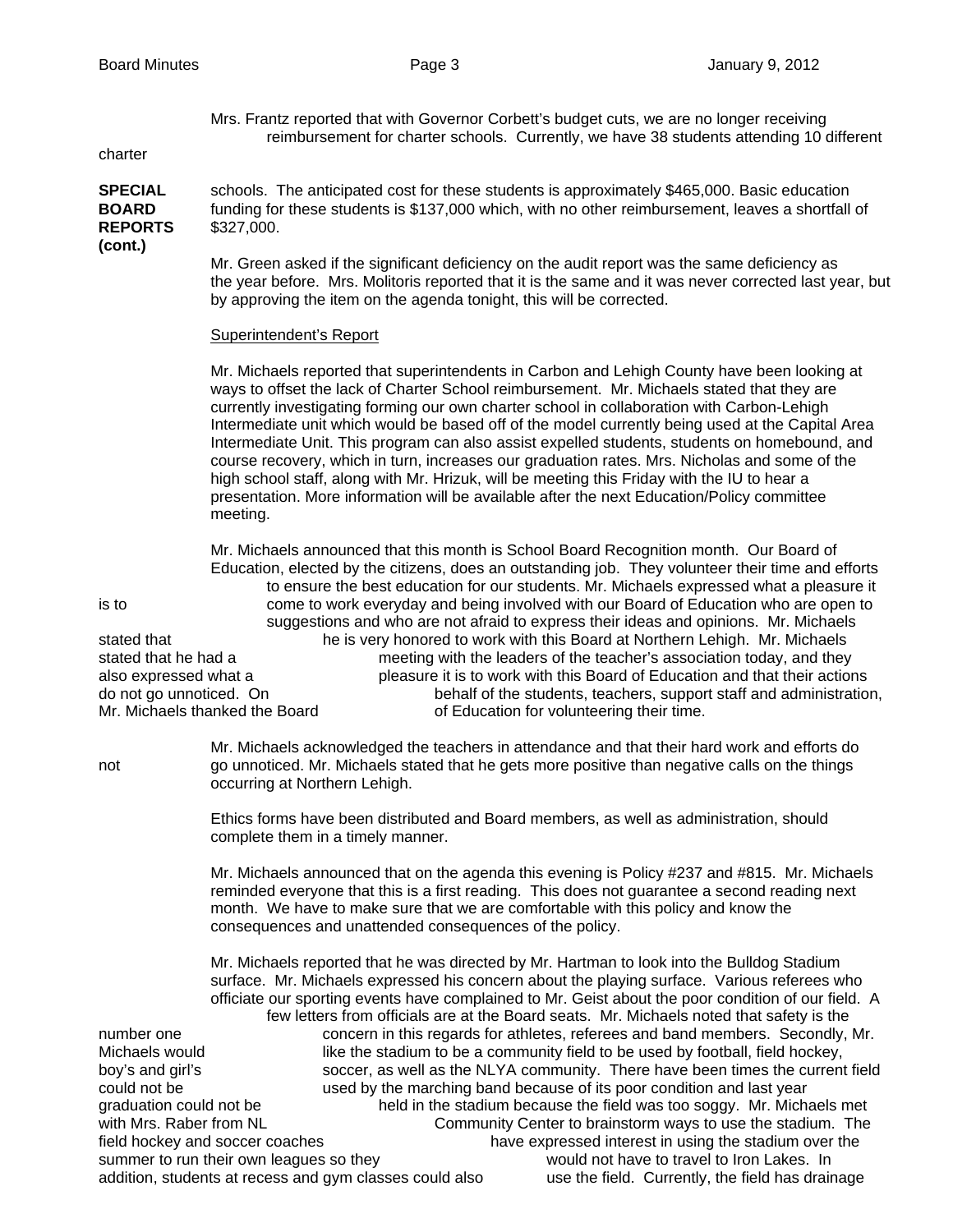| <b>Board Minutes</b>                                                                                                                                                                                                                                                                                                                                                                                                                                                                                                                                       |                                                   | Page 4    | January 9, 2012                                                                                                                                                                                                                                                                                                                                                                                                                                                                                                                                                                                                                                                                                                                                                                                                                                                             |
|------------------------------------------------------------------------------------------------------------------------------------------------------------------------------------------------------------------------------------------------------------------------------------------------------------------------------------------------------------------------------------------------------------------------------------------------------------------------------------------------------------------------------------------------------------|---------------------------------------------------|-----------|-----------------------------------------------------------------------------------------------------------------------------------------------------------------------------------------------------------------------------------------------------------------------------------------------------------------------------------------------------------------------------------------------------------------------------------------------------------------------------------------------------------------------------------------------------------------------------------------------------------------------------------------------------------------------------------------------------------------------------------------------------------------------------------------------------------------------------------------------------------------------------|
| issues and it is a liability issue. The estimated cost<br>turf would be \$299,000 more for a total cost of<br>schools who have put in turf and find out why they<br>stated that he would like feedback from other<br>our students now and in the future. Ms. Heiney<br>for practices as well. Mr. Michaels stated that they also<br>competitions here instead of traveling to competitions. Mr. Williams<br><b>SPECIAL</b><br>and <b>BOARD</b><br><b>REPORTS</b><br>(cont.)<br>even higher. Mr. Green<br>grass<br>something because we owe it to our kids. |                                                   |           | to replace the grass field is \$400,000. Putting in<br>\$699,000. Mr. Michaels would like to visit small<br>installed it and what they use it for. Mr. Hartman<br>board members but to keep in mind this is for<br>asked if the band would<br>be able to use it<br>had discussed hosting band<br>requested that we get other quotes for grass, fixing the drainage issues, doing it the right way,<br>then compare it to the cost of turf. Mrs. Green questioned the cost effectiveness of spending<br>\$400,000 on grass that may not last that long plus the cost of maintaining it. Mr. Fedorcha stated<br>that the weather is also an unknown with the grass which in turn could make maintenance costs<br>stated that more research is needed and different quotes on the<br>field should be obtained. Mrs. Kulp reiterated what Mr. Michaels said, that we need to do |
| <b>PERSONNEL</b>                                                                                                                                                                                                                                                                                                                                                                                                                                                                                                                                           | approves the following personnel items:           |           | Mrs. Ganser made a motion, which was seconded by Mr. Fedorcha, that the Board of Education                                                                                                                                                                                                                                                                                                                                                                                                                                                                                                                                                                                                                                                                                                                                                                                  |
| Appointment<br>Instructional                                                                                                                                                                                                                                                                                                                                                                                                                                                                                                                               | Laura Tatusko<br>Assignment:<br>Salary:           |           | <b>Temporary Vacancy Replacement</b><br>High School English Teacher replacing an<br>employee on medical leave.<br>Substitute Teacher Rate Days 1-30;<br>Day 31 and beyond \$43,580 prorated                                                                                                                                                                                                                                                                                                                                                                                                                                                                                                                                                                                                                                                                                 |
|                                                                                                                                                                                                                                                                                                                                                                                                                                                                                                                                                            | Effective:<br><b>Termination Date:</b>            | Schedule) | (Step 1 Bachelors on the 2011-2012 CBA Salary<br>December 20, 2011<br>Undetermined: Upon Physicians Release of<br>Teacher to Return to Work                                                                                                                                                                                                                                                                                                                                                                                                                                                                                                                                                                                                                                                                                                                                 |
| Administrative. Karen Hluschak<br><b>Transfers</b>                                                                                                                                                                                                                                                                                                                                                                                                                                                                                                         | From:<br>To:<br>Salary:                           |           | Cook's Helper Middle School<br>Cook's Helper High School replacing Arlene<br>Glasmire who retired.<br>No change in salary.                                                                                                                                                                                                                                                                                                                                                                                                                                                                                                                                                                                                                                                                                                                                                  |
|                                                                                                                                                                                                                                                                                                                                                                                                                                                                                                                                                            | <b>Effective Date:</b><br><b>Wendy Shirk</b>      |           | January 23, 2012                                                                                                                                                                                                                                                                                                                                                                                                                                                                                                                                                                                                                                                                                                                                                                                                                                                            |
|                                                                                                                                                                                                                                                                                                                                                                                                                                                                                                                                                            | From:<br>To:<br>Salary:<br><b>Effective Date:</b> |           | Cook's Helper Middle School<br>Cook's Helper High School replacing Rebecca<br>Croll who retired.<br>No change in salary.<br>January 23, 2012                                                                                                                                                                                                                                                                                                                                                                                                                                                                                                                                                                                                                                                                                                                                |
| Appointment<br>Non-Instruct-<br>ional<br>School                                                                                                                                                                                                                                                                                                                                                                                                                                                                                                            | Alice Christman<br>Assignment                     |           | Part Time Cook's Helper replacing Karen<br>Hluschak who was transferred to the High                                                                                                                                                                                                                                                                                                                                                                                                                                                                                                                                                                                                                                                                                                                                                                                         |
|                                                                                                                                                                                                                                                                                                                                                                                                                                                                                                                                                            | Salary:                                           |           | \$8.50 Per Hour/3 Hours Per Day/5 Days Per<br>Week/ up to 180 Student Days per year plus<br>additional cleaning days as needed (2009-2013<br><b>Educational Support Personnel Association</b>                                                                                                                                                                                                                                                                                                                                                                                                                                                                                                                                                                                                                                                                               |
|                                                                                                                                                                                                                                                                                                                                                                                                                                                                                                                                                            | CBA)<br><b>Effective Date:</b>                    |           | January 17, 2012                                                                                                                                                                                                                                                                                                                                                                                                                                                                                                                                                                                                                                                                                                                                                                                                                                                            |
|                                                                                                                                                                                                                                                                                                                                                                                                                                                                                                                                                            | Sheila Steier<br>Assignment:<br>Salary:           |           | Part Time Cook's Helper replacing Wendy Shirk<br>who was transferred to the High School<br>\$8.50 Per Hour/3 Hours Per Day/5 Days Per<br>Week/ up to 180 Student Days per year plus<br>additional cleaning days as needed (2009-2013<br><b>Educational Support Personnel Association</b>                                                                                                                                                                                                                                                                                                                                                                                                                                                                                                                                                                                    |
|                                                                                                                                                                                                                                                                                                                                                                                                                                                                                                                                                            | CBA)                                              |           |                                                                                                                                                                                                                                                                                                                                                                                                                                                                                                                                                                                                                                                                                                                                                                                                                                                                             |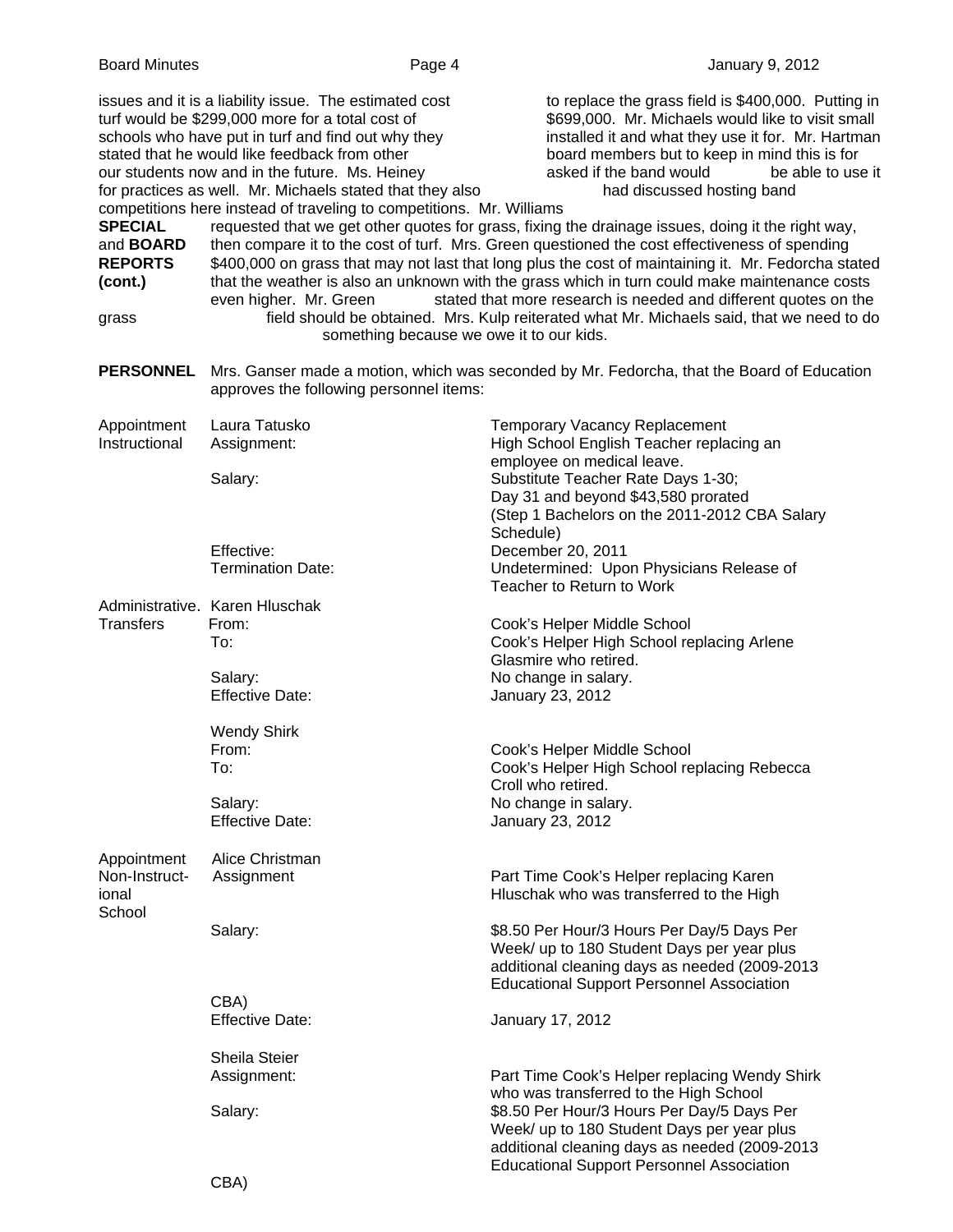Effective Date: January 17, 2012

- Resignation Accept the resignation of Heather Rehrig from her position as Psychologist effective the H. Rehrig end of the work day February 3, 2012. Ms. Rehrig has accepted a position with another school district.
- Family Approve the request of employee #260 to take a 12 week Family Medical Leave effective Medical Leave January 5, 2012 for her own medical reasons. Employee's intention is to return to their current position upon medical release from their attending physician.

# **PERSONNEL**

**(cont.)** 

Unpaid Leave Approve the request of Tracy Ettinger, Peters Elementary  $2^{nd}$  Grade Teacher, to take an unpaid day on Tuesday, January 10, 2012. She is requesting to use this unpaid day in conjunction with two personal days on January 6 & January 9, 2012 so she can attend a family function. Correspondence received from the Education Association states that this request will not be considered as precedent setting for future requests.

| Co-Curricular        | Joe Tout                                                                             | <b>Head Football Coach</b>                                                                  | \$6,979.62 |  |
|----------------------|--------------------------------------------------------------------------------------|---------------------------------------------------------------------------------------------|------------|--|
| Appointments         | <b>Steve Hluschak</b>                                                                | Asst. Football Coach                                                                        | \$4,536.07 |  |
| 2012-2013            | Mark Lavine                                                                          | Asst. Football Coach                                                                        | \$4,536.07 |  |
|                      | Andrew Lynn                                                                          | Asst. Football Coach                                                                        | \$4,536.07 |  |
|                      | Dan Blazosky                                                                         | Asst. Football Coach                                                                        | \$4,536.07 |  |
|                      | Mark Hoffman                                                                         | Asst. Football Coach                                                                        | \$4,536.07 |  |
|                      | <b>Terry Bowman</b>                                                                  | Asst. Football Coach-Shared Stipend                                                         | \$2,268.04 |  |
|                      | <b>Manny Guedes</b>                                                                  | Asst. Football Coach-Shared Stipend                                                         | \$2,268.04 |  |
|                      | Jessica Frew                                                                         | Head Field Hockey Coach                                                                     | \$4,181.66 |  |
|                      | Kelly Follweiler                                                                     | Asst. Field Hockey Coach                                                                    | \$2,717.57 |  |
|                      | Elizabeth Chunko                                                                     | Middle School Field Hockey Coach                                                            | \$2,663.76 |  |
|                      | Dave Oertner                                                                         | <b>Head Cross Country Coach</b>                                                             | \$4,181.66 |  |
|                      | <b>Beth Case</b>                                                                     | Asst. Cross Country Coach                                                                   | \$2,717.57 |  |
|                      | Richard J. Jones                                                                     | Head Boy's Soccer Coach                                                                     | \$5,044.98 |  |
|                      | Jason Reinhard                                                                       | Head Girl's Soccer Coach                                                                    | \$5,044.98 |  |
|                      | Patricia Jones                                                                       | Asst. Girl's Soccer Coach                                                                   | \$2,802.77 |  |
|                      |                                                                                      |                                                                                             |            |  |
| Co-Curricular        | <b>Terry Bowman</b>                                                                  | <b>Assistant Wrestling Coach</b>                                                            |            |  |
| Volunteers           | Joe Krempasky                                                                        | Asst. MS Boy's Basketball Coach                                                             |            |  |
| 2011-2012            | <b>Richard Mantz</b>                                                                 | Assistant Boy's Basketball Coach                                                            |            |  |
|                      | Vince Rufo                                                                           | <b>Assistant Wrestling Coach</b>                                                            |            |  |
|                      | Nicholas Sander                                                                      | <b>Interact Advisor</b>                                                                     |            |  |
|                      |                                                                                      |                                                                                             |            |  |
| Co-Curricular        | Sarah Arndt                                                                          | <b>Assistant Field Hockey Coach</b>                                                         |            |  |
| Volunteers           | Haley Bomboy*                                                                        | Assistant Field Hockey Coach                                                                |            |  |
| 2012-2013            | Alden Farber                                                                         | <b>Assistant Football Coach</b>                                                             |            |  |
|                      | Jaclyn Follweiler                                                                    | Assistant Field Hockey Coach                                                                |            |  |
|                      | Amy Zeiser                                                                           | <b>Assistant Cross Country Coach</b>                                                        |            |  |
|                      | * Pending Verification of Missing Documents                                          |                                                                                             |            |  |
|                      |                                                                                      |                                                                                             |            |  |
| <b>Musical Chor-</b> |                                                                                      | Approve Mariel Letourneau* as Musical Choreographer/Assistant Director for the Spring       |            |  |
| eographer/           |                                                                                      | Musical for the NLHS Student Theatre Group. Stipend for this position will be \$1,000.00    |            |  |
| Assistant            |                                                                                      | to be paid out of the HS Student Activities Account. The Musical Choreographer/Assistant    |            |  |
| Director Spring      |                                                                                      | Director will be responsible for overseeing all persons involved with musical numbers/      |            |  |
| Musical              |                                                                                      | responsibilities (pit band, choral arrangements, choral preparation), stage blocking, dance |            |  |
|                      |                                                                                      | numbers, scheduling etc. as determined by the HS Principal and Production Director.         |            |  |
|                      | * Pending Verification of Missing Documents                                          |                                                                                             |            |  |
| Salary               |                                                                                      | Acknowledge the following teacher who has completed the requirements per the                |            |  |
| Adjustments          | Collective Bargaining Agreement that would entitle them to a salary increase for the |                                                                                             |            |  |
|                      | second half of the 2011-2012 school year:                                            |                                                                                             |            |  |
|                      |                                                                                      |                                                                                             |            |  |
|                      |                                                                                      |                                                                                             |            |  |

| David Carroll |  |
|---------------|--|
| From:         |  |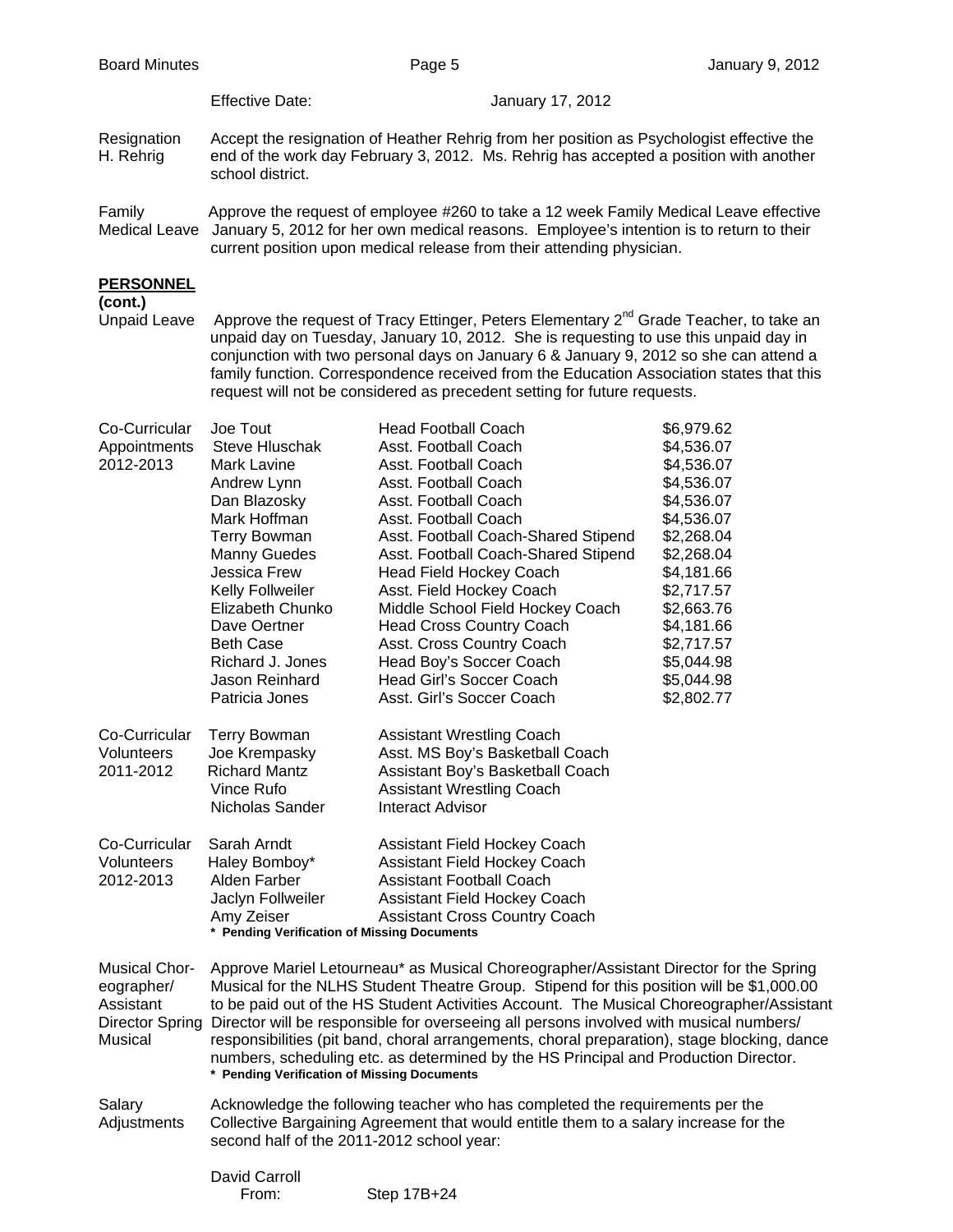To: Step 17M

Substitute Approve the following substitute teacher for the 2011-2012 school year at the 2011-2012 Instructional substitute teacher rates as approved on the Supplementary Personnel Salary Schedule:

> Courtney Seremula\* Elementary & Special Education **\*Pending Verification of Missing Documents**

### **PERSONNEL**

# **(cont.)**

Unpaid  $\blacksquare$  Approve the request of Susan Mendes, Slatington Elementary 3<sup>rd</sup> grade Special Education Leave teacher, to take an unpaid leave beginning on February 13, 2012 – February 24, 2012.

of Absence She is requesting to take this unpaid leave to work at a children's mission and a local school in the Philippines. Correspondence received from the Education Association states that this request will not be considered as precedent setting for future requests.

> Mr. Fedorcha questioned whether we had ever let a teacher go for this length of time and for this reason. Mr. Michaels stated that not for this length of time but we have allowed for

> teachers to go on missions and unpaid leaves for vacations. Mr. Michaels went on to say that he has had discussions with the teachers association to possibly limit the length of any requests in the future. Mr. Williams suggested that maybe during the next contract negotiation that there be some language that the district strongly feels that this type of request not exceed a set amount of days. Mr. Michaels went on to state that before this request was even on the agenda, the letter had to state that she was not on our insurance and a letter was requested from the teachers association stating that this request was not precedent setting.

- YEA: Mr. Distler, Mr. Fedorcha, Mr. Follweiler, Mrs. Ganser, Mr. Green, Mrs. Green, Mrs. Kulp, Mr. Williams, Mr. Hartman (9)
- NAY: None (0)

# **CONFER-** Mrs. Kulp made a motion, which was seconded by Mr. Distler, that the Board of **ENCES** Education approves the following conferences:

 Rhonda Frantz – A/CAPA Spring Conference – March 22-23, 2012 – Hershey, PA – Registration: \$185.00, Lodging: \$232.00, Travel: \$89.00, Meals: \$8.00 – Total Approximate Cost: \$514.00 – Funding: Business Office Budget

 Gail Lafferty – 2012 PA/Title I Improving School Performance Conference – January 29 – February 1, 2012 – Pittsburgh, PA – Registration: \$335.00, Lodging: \$681.26, Travel: \$278.74, Meals: \$75.00 – Total Approximate Cost: \$1,370.00 – Funding: Title I Funds

EdithAnn Fella – 2012 PA/Title I Improving School Performance Conference – January 29 – February 1, 2012 – Pittsburgh, PA – Registration: \$335.00, Lodging: \$681.26, Meals: \$75.00 – Total Approximate Cost: \$1,091.26 – Funding: Title I Funds

Marilyn Steckel – 2012 PA/Title I Improving School Performance Conference – January 29 – February 1, 2012 – Pittsburgh, PA – Registration: \$335.00, Lodging: \$681.26, Meals: \$75.00 – Total Approximate Cost: \$1,091.26 – Funding: Title I Funds

John Hrizuk – 2012 Pennsylvania Educational Technology Expo and Conference – February 12 – February 15, 2012 – Hershey, PA – Registration: \$355.00, Lodging: \$261.00, Travel: \$85.00, Meals: \$90.00 – Total Approximate Cost: \$1,091.26 – Funding: Technology Budget

 YEA: Mr. Distler, Mr. Fedorcha, Mr. Follweiler, Mrs. Ganser, Mr. Green, Mrs. Green, Mrs. Kulp, Mr. Williams, Mr. Hartman (9)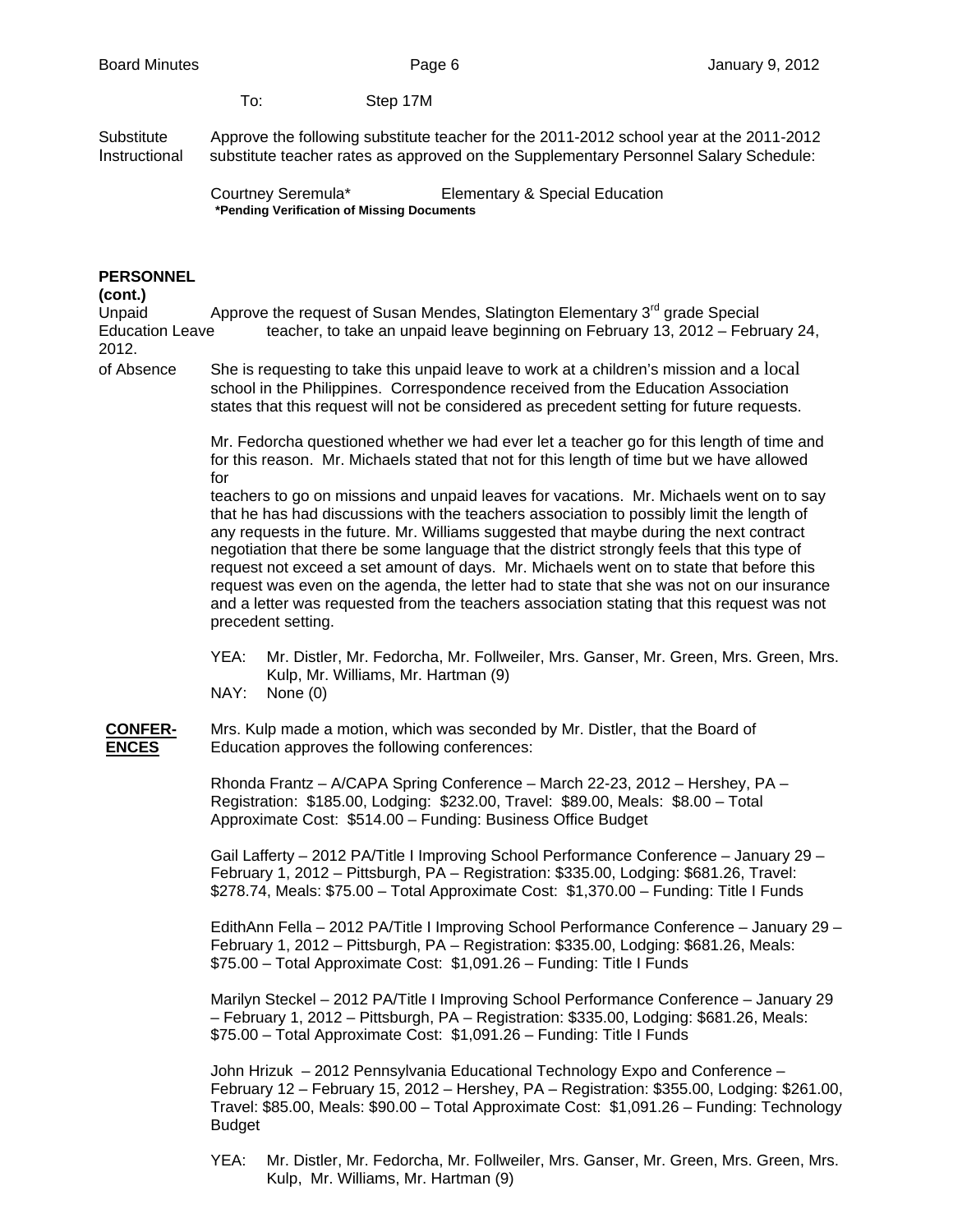|                                                                                            | NAY:<br>None $(0)$                                                                                                                                                                                                                                                                                                                                                                                                                                                                                                                                                                                                                                                                                                                                                                                                                                                                                                                                                                                                                                                                                                                                                                                                                                                                                                                                                                                                                                                                                                                                                                                                                                                                                                                                                                                                                                                                                                      |  |  |
|--------------------------------------------------------------------------------------------|-------------------------------------------------------------------------------------------------------------------------------------------------------------------------------------------------------------------------------------------------------------------------------------------------------------------------------------------------------------------------------------------------------------------------------------------------------------------------------------------------------------------------------------------------------------------------------------------------------------------------------------------------------------------------------------------------------------------------------------------------------------------------------------------------------------------------------------------------------------------------------------------------------------------------------------------------------------------------------------------------------------------------------------------------------------------------------------------------------------------------------------------------------------------------------------------------------------------------------------------------------------------------------------------------------------------------------------------------------------------------------------------------------------------------------------------------------------------------------------------------------------------------------------------------------------------------------------------------------------------------------------------------------------------------------------------------------------------------------------------------------------------------------------------------------------------------------------------------------------------------------------------------------------------------|--|--|
| <b>POLICY</b>                                                                              | Mr. Michaels asked Mr. Hartman if he could poll the board to see if they wished to vote<br>separately on agenda item C - Board Policy. Mrs. Ganser said coming into the meeting she<br>thought she would, but she is okay with it the way it is.                                                                                                                                                                                                                                                                                                                                                                                                                                                                                                                                                                                                                                                                                                                                                                                                                                                                                                                                                                                                                                                                                                                                                                                                                                                                                                                                                                                                                                                                                                                                                                                                                                                                        |  |  |
|                                                                                            | Mr. Williams made a motion, which was seconded by Mr. Distler, that the Board of Education<br>approves the following policy items:                                                                                                                                                                                                                                                                                                                                                                                                                                                                                                                                                                                                                                                                                                                                                                                                                                                                                                                                                                                                                                                                                                                                                                                                                                                                                                                                                                                                                                                                                                                                                                                                                                                                                                                                                                                      |  |  |
| Hombeound<br>Instruction                                                                   | It is recommended that he Board of Education grant homebound instruction for an 11 <sup>th</sup><br>grade student, Student No. 1390082, for five hours per week, effective November 29,<br>2011 and continuing until approximately February 1, 2012.                                                                                                                                                                                                                                                                                                                                                                                                                                                                                                                                                                                                                                                                                                                                                                                                                                                                                                                                                                                                                                                                                                                                                                                                                                                                                                                                                                                                                                                                                                                                                                                                                                                                    |  |  |
| <b>POLICY</b><br>(cont.)<br><b>Board</b><br>Governance<br>Standards/<br>Code of<br>Conduct | Approve to reaffirm the school board governance standards and code of conduct<br>referenced in school board policy #011 - Local Board Procedures - Board Governance<br>Standards/Code of Conduct as recommended by the Pennsylvania School Board<br>Association.                                                                                                                                                                                                                                                                                                                                                                                                                                                                                                                                                                                                                                                                                                                                                                                                                                                                                                                                                                                                                                                                                                                                                                                                                                                                                                                                                                                                                                                                                                                                                                                                                                                        |  |  |
| <b>Board Policy</b><br>First<br>Reading                                                    | Approve school board policy #237 - Pupils- Electronic Devices, as presented after first<br>reading.                                                                                                                                                                                                                                                                                                                                                                                                                                                                                                                                                                                                                                                                                                                                                                                                                                                                                                                                                                                                                                                                                                                                                                                                                                                                                                                                                                                                                                                                                                                                                                                                                                                                                                                                                                                                                     |  |  |
| of                                                                                         | Approve school board policy #815 plus two attachments - Operations - Acceptable Use<br>Internet and Information Systems, as presented after first reading.                                                                                                                                                                                                                                                                                                                                                                                                                                                                                                                                                                                                                                                                                                                                                                                                                                                                                                                                                                                                                                                                                                                                                                                                                                                                                                                                                                                                                                                                                                                                                                                                                                                                                                                                                              |  |  |
| are                                                                                        | Mrs. Ganser thanked Mr. Michaels for bringing policy #237- Bring Your Own Device - to<br>everyone's attention tonight and she is glad that we will be taking our time looking into the<br>policy. Mrs. Ganser stated that she did voice concern about this policy when it was introduced<br>at the Education/Policy Committee meeting. She went on to say that her personal opinion is<br>that we are taking on a bit of a risk and she would like to make sure that we do this the right<br>way. Mr. Williams added that he would like to make sure it becomes a tool that teachers can<br>use to enhance the education process, rather than it turn into a requirement. Mr. Williams<br>stated that he strongly supports this policy because the kids already have these devices and<br>sneaking around using them, so he would like us to tap into the benefits of these devices and<br>police and fine tune the risks. Mrs. Ganser stated that she does not want the staff spending a<br>lot of time policing this when they have other responsibilities. She went on to say that she feels<br>parents should also have the opportunity to weigh in on this policy. Mrs. Green stated that she<br>is concerned with the fact that we have disadvantaged children in this district who do not have<br>the luxury of these devices and that they would feel the peer pressure and repercussions of not<br>having these items. Mr. Michaels added that this is why he loves working with this board<br>because everyone has great opinions. Mrs. Nicholas stated that as a district we cannot afford<br>these devices, but if they are used in a collaborative setting, everyone can learn. Mrs. Kulp<br>stated that she was glad that as a district we are not afraid to look at new ideas to benefit the<br>students. Mrs. Ganser added that she wanted to make sure this does not become a learning<br>distraction. |  |  |
|                                                                                            | YEA:<br>Mr. Distler, Mr. Fedorcha, Mr. Follweiler, Mrs. Ganser, Mr. Green, Mrs. Green,<br>Mrs. Kulp, Mr. Williams, Mr. Hartman (9)<br>NAY:<br>None $(0)$                                                                                                                                                                                                                                                                                                                                                                                                                                                                                                                                                                                                                                                                                                                                                                                                                                                                                                                                                                                                                                                                                                                                                                                                                                                                                                                                                                                                                                                                                                                                                                                                                                                                                                                                                                |  |  |
| <b>CURRIC-</b><br><b>ULUM AND</b><br><b>INSTRUC-</b><br><b>TION</b>                        | Mr. Follweiler made a motion, which was seconded by Mr. Fedorcha, that the Board of<br>Education approve the following curriculum and instruction items:                                                                                                                                                                                                                                                                                                                                                                                                                                                                                                                                                                                                                                                                                                                                                                                                                                                                                                                                                                                                                                                                                                                                                                                                                                                                                                                                                                                                                                                                                                                                                                                                                                                                                                                                                                |  |  |
| HS Program<br>Of Studies                                                                   | Approve the High School Program of Studies Book for the 2012-2013 school year as<br>presented and recommended by administration. (Distributed to Board Members Only)                                                                                                                                                                                                                                                                                                                                                                                                                                                                                                                                                                                                                                                                                                                                                                                                                                                                                                                                                                                                                                                                                                                                                                                                                                                                                                                                                                                                                                                                                                                                                                                                                                                                                                                                                    |  |  |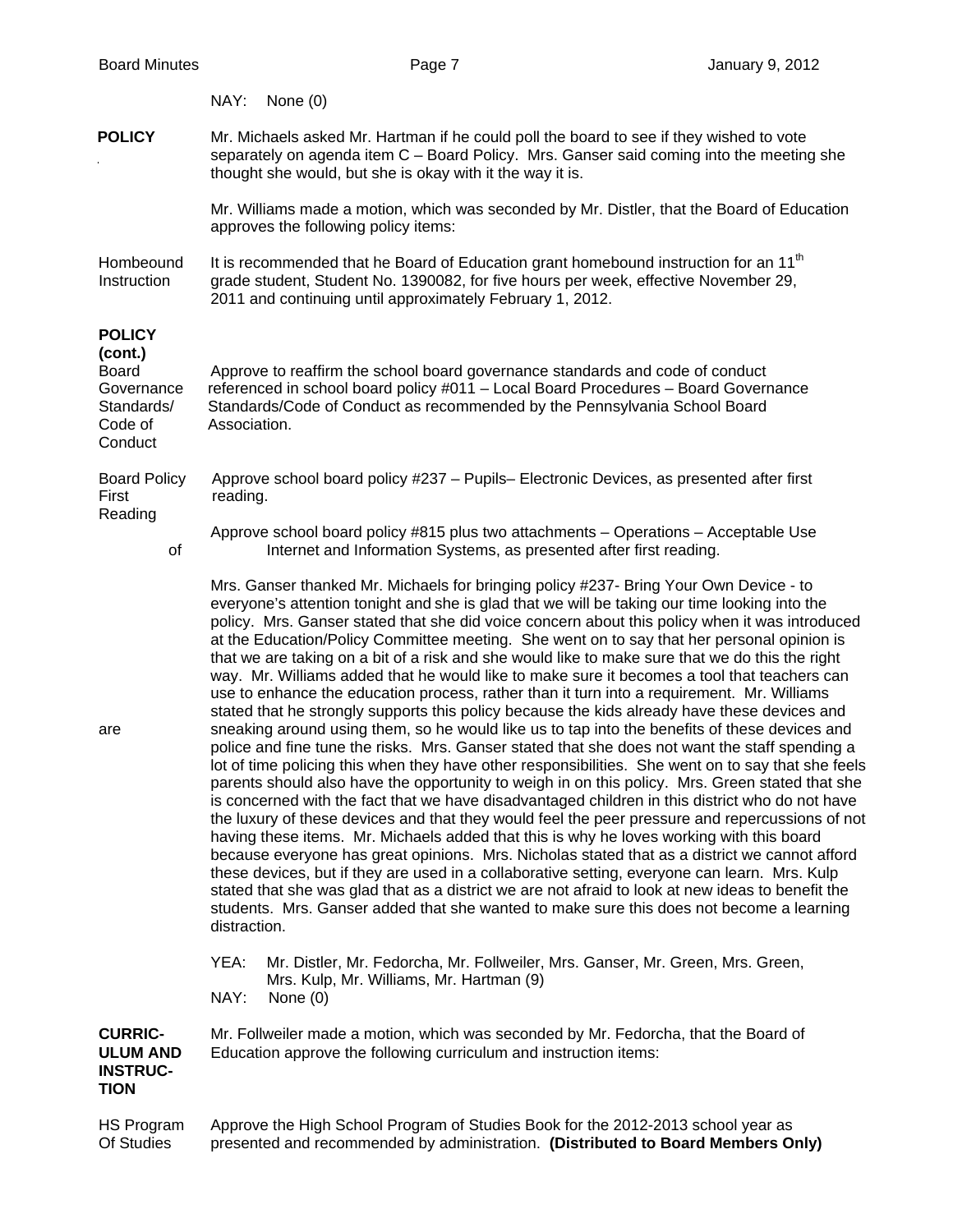|  | Art Feinberg<br>Contracted<br>Psychologist                                                  | Approve to contract with Art Feinberg as an independent contractor school psychologist.<br>Upon receipt of missing personnel documentation, Mr. Feinberg will be employed on an<br>as needed basis to assist the Special Education Department with student psychological<br>services. Rate of pay will be \$325.00 per day. |
|--|---------------------------------------------------------------------------------------------|-----------------------------------------------------------------------------------------------------------------------------------------------------------------------------------------------------------------------------------------------------------------------------------------------------------------------------|
|  | <b>NEW</b><br><b>BUSINESS</b>                                                               | Mr. Fedorcha made a motion, which was seconded by Mr. Follweiler, that the Board of<br>Education approves the following new business item:                                                                                                                                                                                  |
|  | Resolution<br>for School<br><b>Board Director</b><br>Recognition<br>Month -<br>January 2012 | <b>WHEREAS, the role of locally elected school officials has served the</b><br>Commonwealth of Pennsylvania and local communities in meeting the needs of public<br>education since the passage of the Free School Act in 1834; and                                                                                         |
|  |                                                                                             | <b>WHEREAS, these local boards have discharged their responsibilities to public</b><br>education in a manner which has placed public education in the forefront of our educational<br>systems; and                                                                                                                          |
|  | <b>NEW</b><br><b>BUSINESS</b><br>(cont.)                                                    | <b>WHEREAS, locally elected officials have distinguished themselves and their</b><br>communities in this non-paid, volunteer public service commitment; and                                                                                                                                                                 |
|  |                                                                                             | WHEREAS, the contributions of the men and women who serve on the Northern<br>Lehigh Board of School Directors:                                                                                                                                                                                                              |
|  |                                                                                             | Robin T. Distler<br>Gary S. Fedorcha<br>Raymond J. Follweiler, Jr.<br>Lauren A. Ganser<br>Mathias J. Green, Jr.<br>Natalie J. Green<br>Edward E. Hartman<br>Donna M. Kulp<br>Gregory S. Williams                                                                                                                            |
|  |                                                                                             | should be recognized and appreciated by those who benefit from the workings of our public<br>school system;                                                                                                                                                                                                                 |
|  |                                                                                             | <b>NOW THEREFORE BE IT RESOLVED</b> that the Board of Director of the<br>Pennsylvania School Boards Association hereby proclaims the month of January as School<br>Director Recognition Month in this commonwealth; and                                                                                                     |
|  |                                                                                             | FURTHER RESOLVE that this proclamation be communicated to all school districts,<br>school officials and local communities in a planned program which brings visibility and<br>awareness of the role of locally elected school officials to the citizenry of this commonwealth.                                              |
|  |                                                                                             | YEA:<br>Mr. Distler, Mr. Fedorcha, Mr. Follweiler, Mrs. Ganser, Mr. Green, Mrs. Green,<br>Mrs. Kulp, Mr. Williams, Mr. Hartman (9)<br>NAY:<br>None $(0)$                                                                                                                                                                    |
|  | <b>FINANCIAL</b><br>Education                                                               | Mrs. Ganser made a motion, which was seconded by Mr. Fedorcha, that the Board of                                                                                                                                                                                                                                            |
|  |                                                                                             | approve the following financial items:                                                                                                                                                                                                                                                                                      |
|  | Financial<br>Reports                                                                        | Approve the Following Financial Reports:<br>NLMS Student Activities Account month of November<br>NLHS Student Activities and Scholarship Account month of November                                                                                                                                                          |
|  | List of<br><b>Bills</b>                                                                     | Approve the Following List of Bills:<br>General Fund month of December & January<br>Cafeteria Fund month of December<br>Refreshment Stand month of December<br>Athletic Fund month of December<br>Capital Construction month of December & January                                                                          |

Board Minutes **Page 8** Page 8 January 9, 2012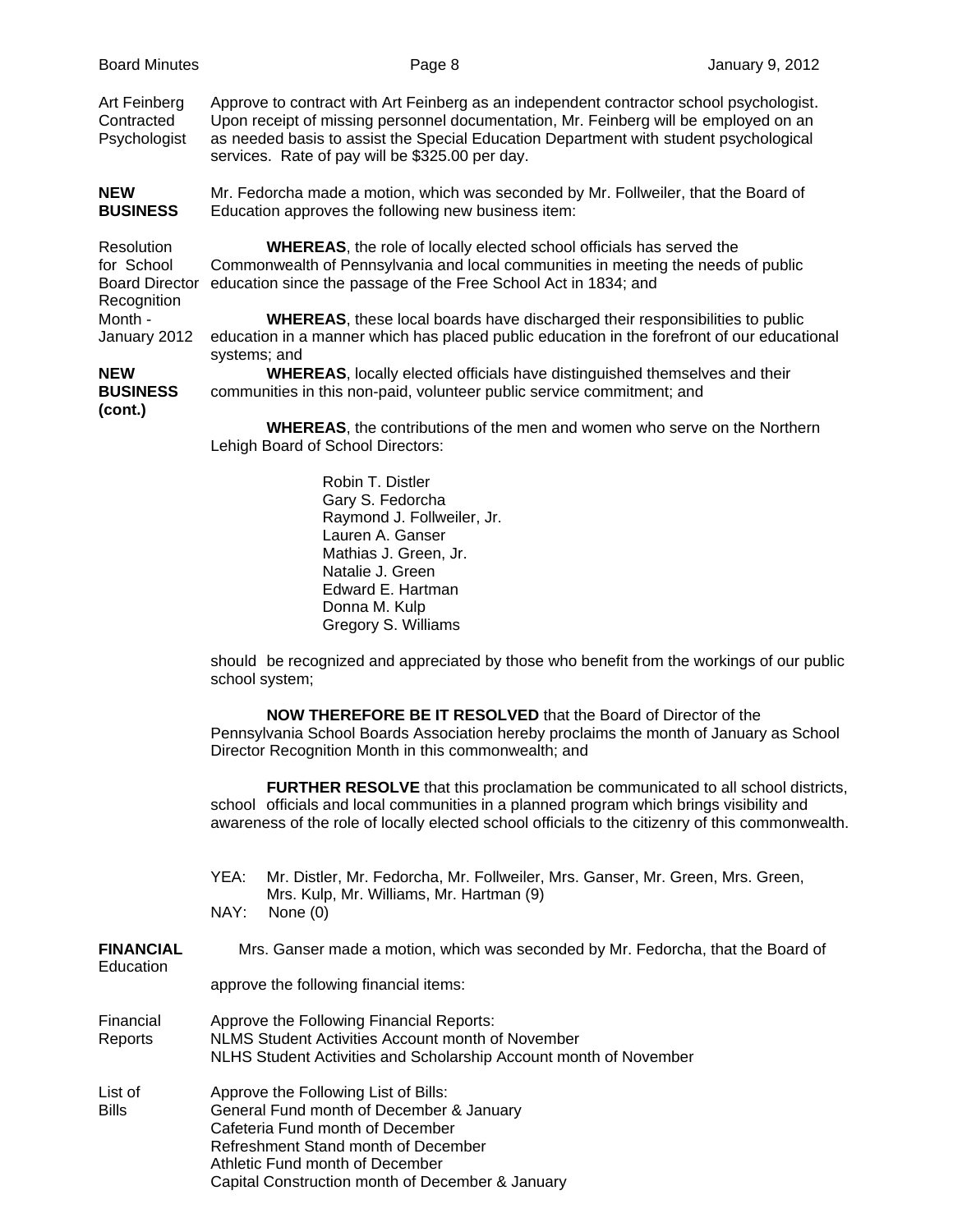| Equipment<br>Purchase<br>Network<br><b>Blade</b><br><b>Servers</b><br>And SAN<br>Equipment                                                                 | Approve the purchase of network blade servers and storage area network (SAN) equipment<br>along with the requisite software, cabling, and support from IntegraOne, 7248 - Tilghman<br>Street, Suite 120, Allentown, PA 18106, for the total cost of \$184,335.00 to be paid from the<br>Long RangeTechnology Budget.                                                                                                                                                                                                                                        |                                                                                                                                                                                          |  |
|------------------------------------------------------------------------------------------------------------------------------------------------------------|-------------------------------------------------------------------------------------------------------------------------------------------------------------------------------------------------------------------------------------------------------------------------------------------------------------------------------------------------------------------------------------------------------------------------------------------------------------------------------------------------------------------------------------------------------------|------------------------------------------------------------------------------------------------------------------------------------------------------------------------------------------|--|
| Software<br>Purchase<br>Windows<br>2008<br>Server                                                                                                          | Approve the purchase of Microsoft Windows 2008 Server R2 from Lancaster Lebanon<br>Intermediate Unit #13 Software Sales for a total cost of \$6,400.00. This is the operating<br>system software for the network blade servers and it is to be paid from the Long Range<br>Technology Budget.                                                                                                                                                                                                                                                               |                                                                                                                                                                                          |  |
| <b>FINANCIAL</b><br>(cont.)<br><b>General Fund</b><br>Transfer to<br>Capital<br>Reserve<br>2010-2011<br>Long Range<br>Maintenance<br>Projects<br>Completed | Authorize administration to transfer \$366,350.57 from the General Fund Account to<br>Capital Reserve to cover expenses incurred for Long Range Maintenance Projects<br>completed during the 2010-2011 school year. Board motions were approved authorizing<br>these projects during the 2010-2011 school year and payment was to come from the<br>General Fund Account but checks were issued from the Capital Reserve Account<br>instead. This motion is a requirement as stipulated in the Final End of Year Auditors<br>Statement Ending June 30, 2011. |                                                                                                                                                                                          |  |
| Per Capita<br>Abatement/<br>Exoneration                                                                                                                    | Approve abatement/exoneration requests of per capita taxes, for the residents that fall within<br>the guidelines, as presented.                                                                                                                                                                                                                                                                                                                                                                                                                             |                                                                                                                                                                                          |  |
|                                                                                                                                                            | YEA:<br>NAY:                                                                                                                                                                                                                                                                                                                                                                                                                                                                                                                                                | Mr. Distler, Mr. Fedorcha, Mr. Follweiler, Mrs. Ganser, Mr. Green, Mrs. Green,<br>Mrs. Kulp, Mr. Williams, Mr. Hartman (9)<br>None $(0)$                                                 |  |
| <b>CORR-</b><br><b>ESPON-</b><br><b>DENCE</b>                                                                                                              |                                                                                                                                                                                                                                                                                                                                                                                                                                                                                                                                                             | Mr. Williams reported that holiday cards were received and a thank you card was received<br>from the Education Association, which is greatly appreciated.                                |  |
| <b>INFOR-</b><br><b>MATION</b>                                                                                                                             | Minutes of the Lehigh Carbon Community College Board of Trustees meeting held on<br>November 3, 2011 were distributed.                                                                                                                                                                                                                                                                                                                                                                                                                                      |                                                                                                                                                                                          |  |
|                                                                                                                                                            |                                                                                                                                                                                                                                                                                                                                                                                                                                                                                                                                                             | Minutes of the Lehigh Career & Technical Institute Joint Operating Committee meeting held<br>on November 22, 2011 were distributed.                                                      |  |
|                                                                                                                                                            |                                                                                                                                                                                                                                                                                                                                                                                                                                                                                                                                                             | Minutes of the Carbon Lehigh Intermediate Unit 21 Board of Directors meeting held on<br>November 21, 2011 were distributed.                                                              |  |
| <b>ADJOURN-</b><br><b>MENT</b>                                                                                                                             |                                                                                                                                                                                                                                                                                                                                                                                                                                                                                                                                                             | Mr. Follweiler made a motion, which was seconded by Mr. Fedorcha, that the regular meeting of<br>the Northern Lehigh School District Board of School Directors is adjourned at 8:29 p.m. |  |
|                                                                                                                                                            | YEA:<br>NAY:                                                                                                                                                                                                                                                                                                                                                                                                                                                                                                                                                | Mr. Distler, Mr. Fedorcha, Mr. Follweiler, Mrs. Ganser, Mr. Green, Mrs. Green,<br>Mrs. Kulp, Mr. Williams, Mr. Hartman (9)<br>None $(0)$                                                 |  |